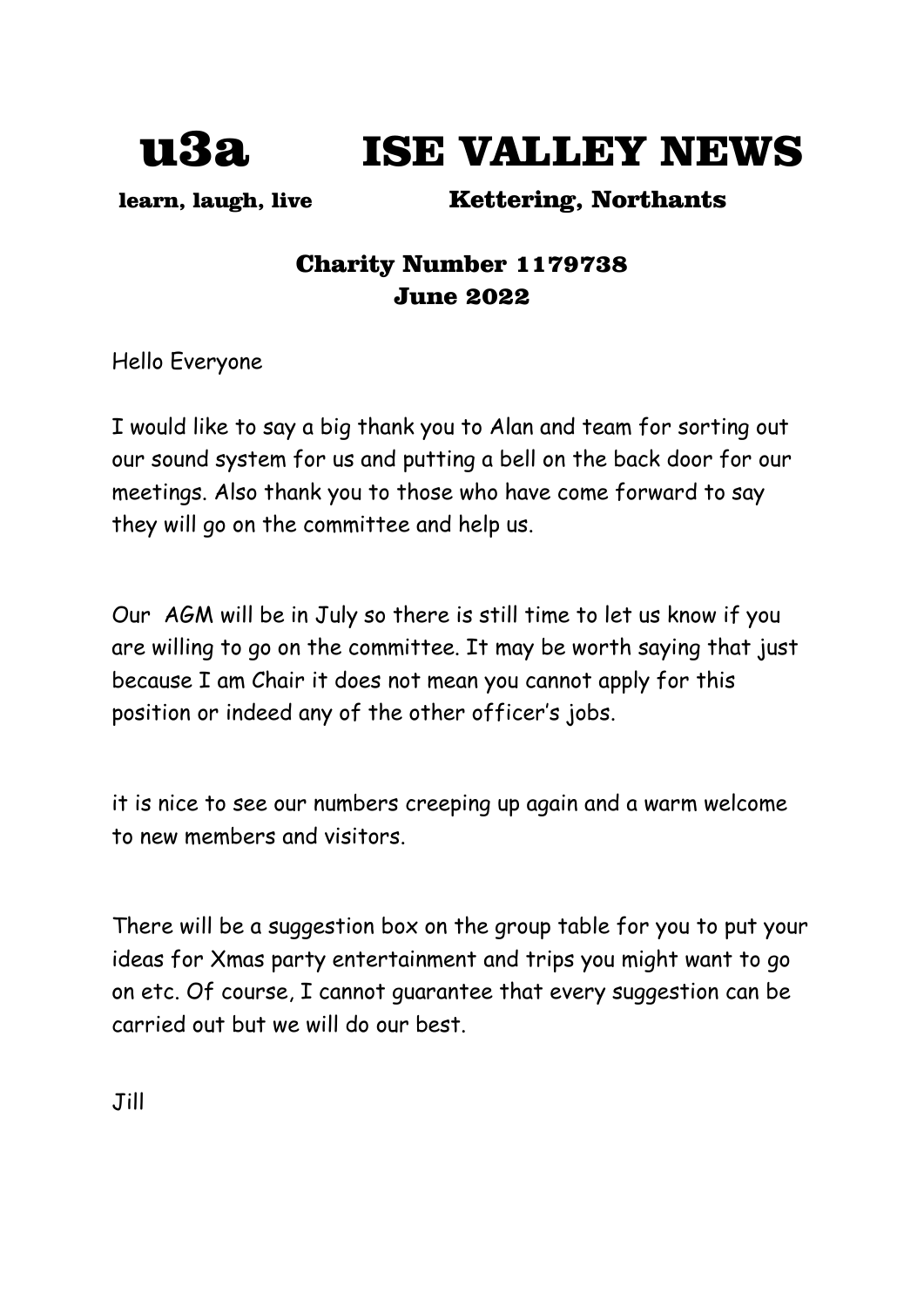## **Renewals**

Your renewal for 2022/23 is now available. The renewal form can be collected at the Main Meeting or collected from myself by arrangement. We try not to send out too many as the postage is very high now.

Please remember to put in a sae if you are renewing by post or arrange to collect your card at the Main Meeting.

### **Names**

It has got to a lot of us – the inability to remember people's names. We have been asked if members would mind putting a name tag on at the main meeting so that we can actually address people by name – which will be a plus. These will be available at the check-in desk and are simple adhesive ones which will not mark clothes.

### **Speaker**

This month we are delighted to welcome Mr Keith Brown who will be talking about the Air Ambulance.

### **Book Group**

### The Midnight Library – Matt Haig

This fantasy novel was the Book Groups choice in April. After an attempted suicide Norah Seed finds herself between life and death in a library where the shelves go on forever and every book provides a chance to try another life she could have lived. She feels she has let everyone down including herself but the books in the Midnight Library enable Norah to see how life would have been if she had done things differently. With the help of an old friend, she can now undo every one of her regrets but as she relives many possible previous lives in turn, they are not always the answer to a perfect life.

**Singing for pleasure**

More new songs were introduced at the last session, this time with a particular purpose in mind.

St. Andrew's Church has a "Holiday at Home" week in August and we have been asked to close their last meeting with a few songs. We have selected what we hope are singalong songs for the people enjoying the Staycation and we are looking forward to meeting them.

Velda Robinson

### **Warning**

### **Action Fraud has received 752 reports in four days relating to fake emails purporting to be from Ofgem.**

The emails state that the recipient is eligible for a rebate as a result of a newly announced government scheme. The links in the emails lead to genuine-looking websites that are designed to steal your personal and financial information.

Remember, your bank, or any other official organisation, won't ask you to share personal information over email or text. If you need to check that it's a genuine message, contact the company using details from their official website or app. DO NOT USE A LINK IN A SUSPECTED EMAIL.

Spotted a suspicious email? Forward it to the Suspicious Email Reporting Service (SERS) [report@phishing.gov.uk](mailto:report@phishing.gov.uk)



Linda Law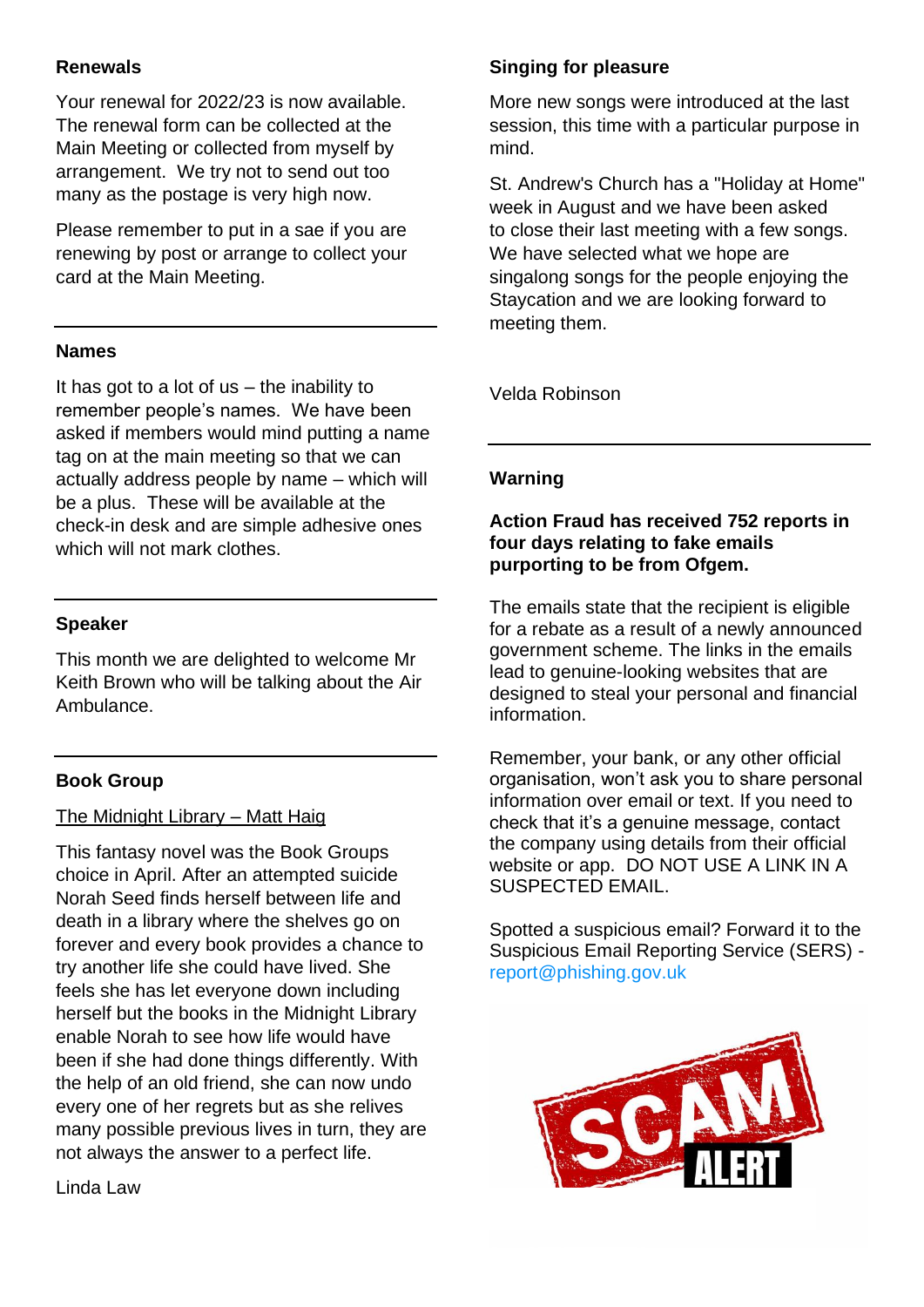## **Book Club**

Book club members met at Sywell Aviators Cafe where we enjoyed tea and cake whilst discussing our book chosen for reading in May.

The Light Between Oceans. by M.L **Stedman** 

Tom and Isabel Sherman live in a lighthouse located on a remote island off Australia called Janus Rock, One day Tom sees a boat washed ashore on the beach where he finds dead man and a live baby girl - Tom knew he should report this in his log book and to the authorities but Isabel begs him to wait

On this one wrong decision the story unfolds.

Their isolation on the island spins a cocoon and changes their perceptions of right and wrong

When the little girl was christened back on the mainland they realised her mother was still alive and Tom was determined to put things right by giving the child back to her real mother and thus going against his wife's wishes

Isabel wanted to punish Tom by letting the authorities believe he had killed the man in the boat but eventually the truth was revealed.

We all enjoyed this Book which was made into a film by Steven Spielberg, discussing what effect living in isolation and the awful experiences Tom had during his war time service had on their morals.

## **Short Walks**

We went to Aldwincle, I love the name, Aldwincle but the first test was to find a car park. Having found it, there was a lot of people milling around. I thought "This looks good" but it turned out to be a Market Harborough U3A bird watching group. We had a good turnout of walkers and Teddy had dog friend Dizzy.

It was a lovely day for a walk, sunny with a light wind. We could hear bird song and we heard the cuckoo, so it must be spring. After thunder and lightening over night I thought the paths, in places would be very muddy but it was fine. It's a lovely place to walk with water on both sides, just lovely. We had refreshment at "The Woolpack" in Islip.

Wanda Moffatt

## **AGM**

Our AGM is at our July meeting. There will be cakes, a quiz and various other forms of entertainment on offer. Please come to support your committee.

It is not too late to put your name down to come on the committee and help.

## Mahjong and Scrabble

We have room for more players of all levels of expertise at Barton Seagrave Village Hall , Bertone Road on the Red Row estate off Polwell Lane. NN15 6WF

These are free sessions held in the café starting at 1.45p.m.on the second and fourth Monday's of the month. Come along and give us a go.

Linda Law

Linda Benbow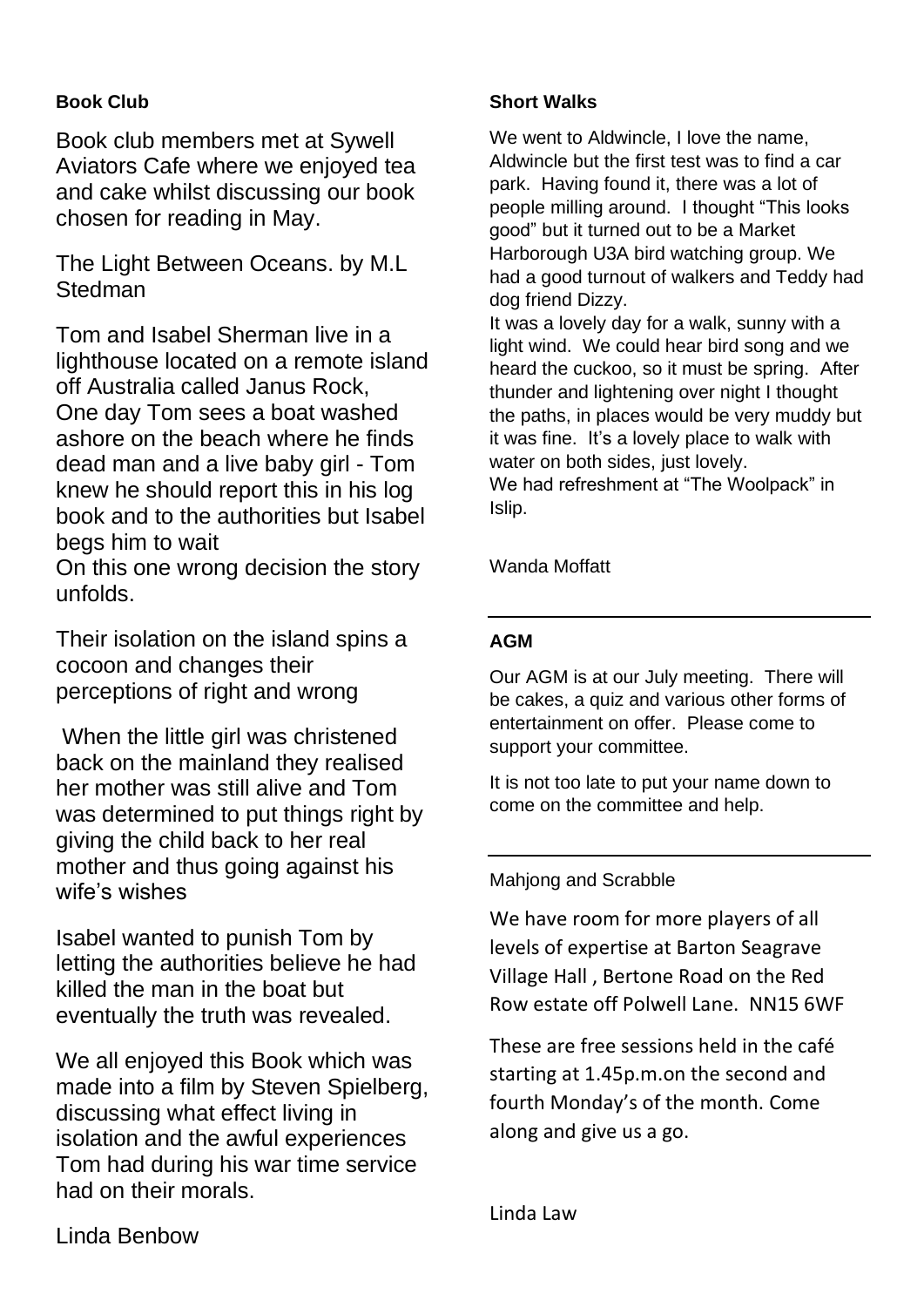## **Shows**

I'd like to bring your members attention, especially those in your music groups, to a big band presentation taking place at the Deco Theatre, Northampton on 7 July 2022 at 7:30pm.

Terry Steel's Astor Big Band present 'The Glenn Miller Story - Continues', all profits from which will go to the Royal British Legion (we are their official touring band). Our show tells Glenn's story from his first big band to his disappearance in Dec 1944 including lots of Glenn's hits as well as those of other big bands and their star vocalists. Tickets & further information are available from the box office 01604 491005 (10am-4pm Mon-Sat) or [www.theoldsavoy.co.uk.](https://nam12.safelinks.protection.outlook.com/?url=http%3A%2F%2Fwww.theoldsavoy.co.uk%2F&data=05%7C01%7C%7C843f2d74d6b44f02f1e308da39c0a108%7C84df9e7fe9f640afb435aaaaaaaaaaaa%7C1%7C0%7C637885796736577733%7CUnknown%7CTWFpbGZsb3d8eyJWIjoiMC4wLjAwMDAiLCJQIjoiV2luMzIiLCJBTiI6Ik1haWwiLCJXVCI6Mn0%3D%7C3000%7C%7C%7C&sdata=TZ2VAKDQTgN07AO86XPveNNObYUdy3V5Wp22WEIVIWw%3D&reserved=0) Please contact me if you have any questions

or want further information

[\(jon@astorbigband.co.uk\)](mailto:jon@astorbigband.co.uk)

Thank you. Jon

## **May Quiz Answers**

- 1. The Suez Canal
- 2. 240
- 3. Berlin
- 4. The Salvation Army
- 5. Victor Meldrew (One Foot in the Grave)
- 6. River Taff
- 7. Six feet
- 8. Joseph Stalin
- 9. 18
- 10.Central Park
- 11.Bonanza
- 12.The Bank of England
- 13.Australia
- 15.Basil Brush
- 16.Buddy Ebsen
- 17.Tango

## **Beginners Camera Group.**

The subject for the May meeting was "Chimneys". We had an outside meeting and all the group came. We met at Geddington and wandered around looking and taking photographs of various chimneys. We then met up for tea.

The next meeting is on Tuesday 14th June at the usual venue, when the photographs to be displayed will be chosen.

Julie Bates.

## **Spanish**

We are pressing on with our lessons focussing in on grammar and spoken Spanish. Unfortunately, we have now learned that our lovely magazine is going to be discontinued. I am now trying to find a replacement. Otherwise, we enjoy our sessions at St Andrews.

Geraldine 01536 481203

## **Travel Group**

Travel Group takes place on the 3rd Tuesday of the month at 2 pm. We are still reprising past films but are planning a day out. We enjoy reliving memories, good chatter and refreshments.

Geraldine 01536 481203



14.Purple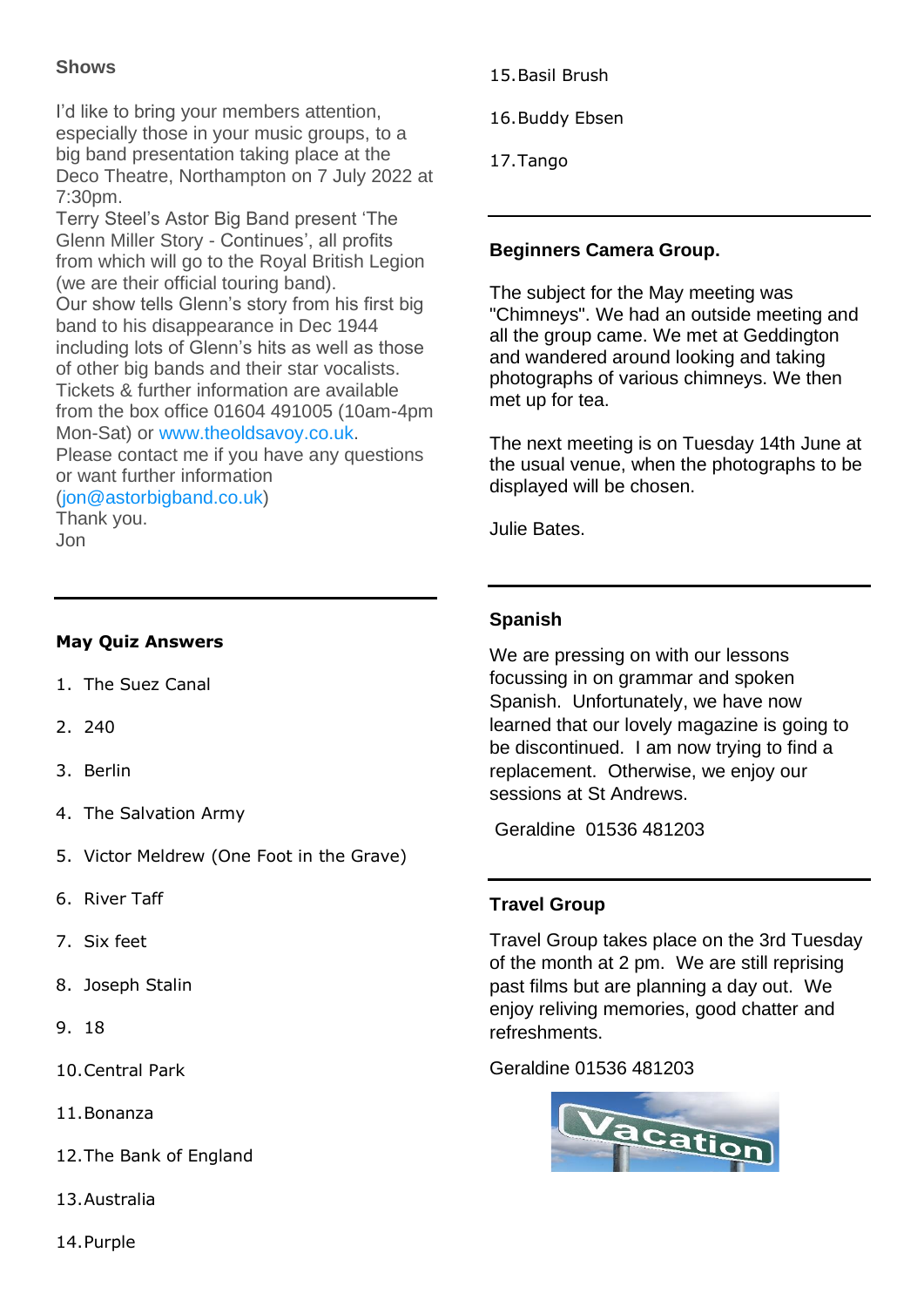## **Art Group**

Members continue meeting up to encourage each other each Monday afternoon at the Woodcroft Scout hall with Catherine giving us a tutorial on basic drawing techniques this month. Still looking for new members to this friendly group.

Tessa Bellamy

## **Trips and Outings**.

The Gardeners World at Birmingham NEC trip on Thursday 16th June is all booked and paid for.

We are meeting at the Kettering Cornmarket Hall car park for a 9am pickup with RB Travel. Tickets will be given out on the day. Leaving Birmingham for our return journey at 4pm. An inspirational, fun filled, exciting day with lots of shopping opportunities is expected.

Tessa

## **June Quiz**

## **Questions**

- 1. In which part of your body would you find the cruciate ligament?
- 2. What is the name of the main antagonist in the Shakespeare play Othello?
- 3. What element is denoted by the chemical symbol Sn in the periodic table?
- 4. What is the name of the 1976 film about the Watergate scandal, starring Robert Redford and Dustin Hoffman?
- 5. How many of Henry VIII's wives were called Catherine?
- 6. What was the most popular girls name in the UK in 2019?
- 7. Which comedian was the second permanent host of Never Mind the **Buzzcocks**
- 8. Which popular video game franchise has released games with the subtitles World At War and Black Ops?
- 9. In what US State is the city Nashville?
- 10.Which rock band was founded by Trent Reznor in 1988?
- 11.What is the currency of Denmark?
- 12.Which Tennis Grand Slam is played on a clay surface?

## **Ten Pin Bowling**

Back on an even keel again. Everyone playing well and enjoying themselves with plenty of spares. Peter and Pauline achieved personal bests, with newcomers Jill and Maureen also doing very well.

We would welcome any new members to join our happy group.

Dai Johnson

## **Lunch Club**

Lunch Club for June will be organised by Bob Mc Gregor at The Star in Geddington.

Menus will be available at the June meeting, and a £10 deposit per person

Pat Johnson

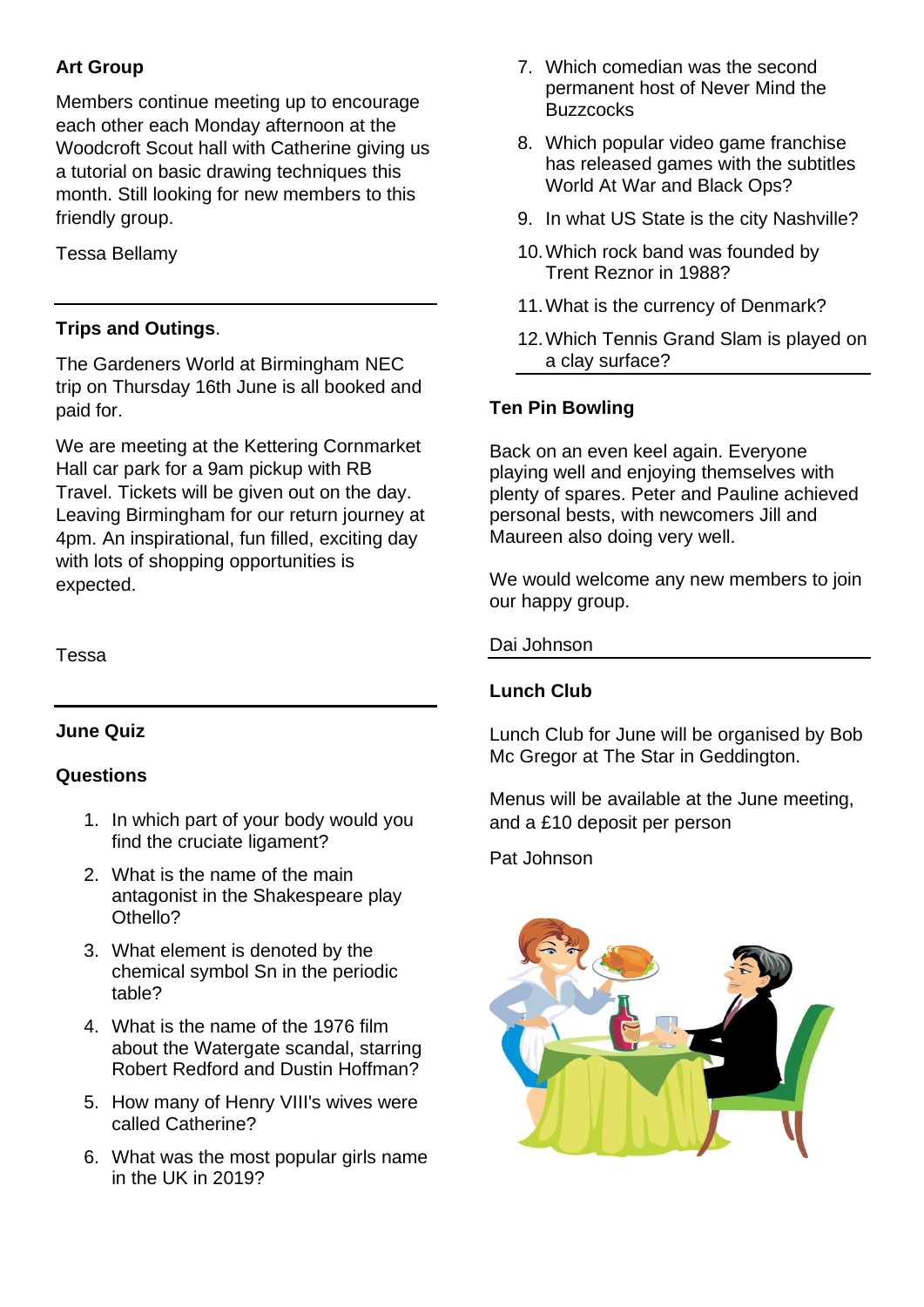# Fundraising FASHION SHOW

And shopping event

Organised by Huxloe Inner Wheel

22nd September 2022

## At the Park Hotel Kettering 7pm

Your favourite brands at up to 75% off sizes 6 to 30

Tickets cost £6 and are available from Lynne Franklin 01536 618001

*Dorothy Perkins, White Stuff, River Island, Next, Evans, New Look, Miss Selfridge, Topshop, Wallis, Urban Outfitters, Warehouse, Monsoon and more……… Plus French and Italian Designer wear*

# "**Songs for a Summer Evening" With the Variations Choir**

At the United Reformed Church. London Road. Kettering On Saturday the 23rd July 2022 at 7.30pm.

All proceeds from this concert will be donated to PARKINSONS UK KETTERING GROUP

Tickets Adults £8. children under 12 £4

Telephone 01536 513548/723376 or available at the door.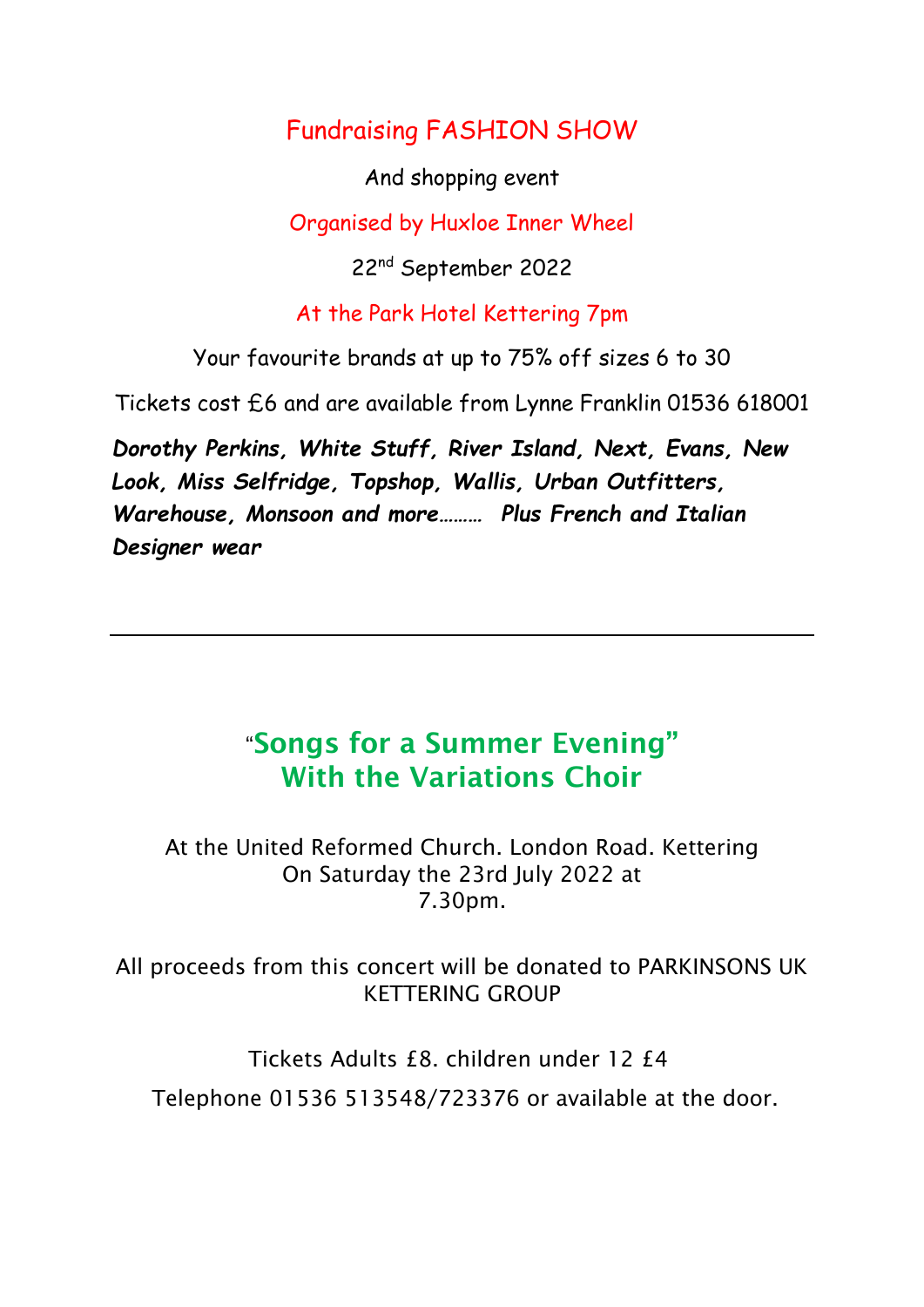# **Activity Groups and Leaders**

| Day/Group                  | Leader                                | <b>Telephone</b>             | Venue                                 | <b>Frequency</b>                         | <b>Time</b>  |
|----------------------------|---------------------------------------|------------------------------|---------------------------------------|------------------------------------------|--------------|
| Monday                     |                                       |                              |                                       |                                          |              |
| Art Group                  | <b>Tessa Bellamy</b>                  | 07854864632                  | Woodcroft London<br>Rd                | Monday                                   | $2-4pm$      |
| <b>Book Club</b>           | Margaret Turnbull                     | 01536 511139                 | Varies                                | 3rd Monday                               | 2pm          |
| Camera Club                | Jenny Goddard                         | 01536 482972                 | Member's home                         | Monday following                         | 2pm-         |
| (advanced)                 | Pat Johnson                           | 01536 483398                 |                                       | Monthly meeting                          | 4pm          |
| Canasta                    | Margaret Hall                         | 01536 512215                 | Kettering Bridge<br>Club              | <b>Every Monday</b>                      | 2pm-<br>4pm  |
| Mah                        | Linda Law                             | 01536 659091                 | <b>Barton Seagrave</b>                | 2 <sup>nd</sup> & 4 <sup>th</sup> Monday | $1.45 -$     |
| Jongg/scrabble             |                                       |                              | village hall                          |                                          | 3.45         |
| Play reading group         | <b>Rosalind Bridges</b>               | 01536 741466                 | Venue and date                        | Normally 1st                             | 2pm-         |
|                            |                                       |                              | vary                                  | Monday                                   | 4pm          |
| Recorder Group             | Mary Cooper<br>Sue Hartley            | 420336<br>357676             | Member's home                         | 2 & 4 <sup>th</sup>                      | 2.30-3.30    |
| Tuesday                    |                                       |                              |                                       |                                          |              |
| Camera Club<br>(Beginners) | Julie Bates                           | 01536 725538                 | Member's house                        | 2 <sup>nd</sup> Tuesday                  | 2pm          |
| Ukelele Grouup             | Alan Bailey                           | 01933 350147                 | Member's house                        | Fortnightly                              | $10 - 12$    |
| Travel                     | <b>Geraldine Hardwick</b>             | 01536 481203                 | Varies                                | 3rd Tuesday                              | 2pm          |
| Wednesday                  |                                       |                              |                                       |                                          |              |
| Gardening                  | Chris Ditri and Sandra<br>Tecklenberg | 01536 723145/01832<br>733419 | Varies                                | 1 <sup>st</sup> Wednesday                | $10 - 12$    |
| <b>Music Appreciation</b>  | <b>Rosalind Bridges</b>               | 01536 741455                 | Home                                  | Varies                                   | $2-4pm$      |
| Thursday                   |                                       |                              |                                       |                                          |              |
| Ten pin bowling            | Dai Johnson                           | 01536 483398                 | Thunder bowl                          | Following monthly<br>meeting             | 12<br>midday |
| <b>Coffee Morning</b>      | Sylvia Dale                           | 01536 411865                 | <b>Stirrup Cup Barton</b><br>Seagrave | Every Thursday                           | 10.00am      |
| Spanish                    | <b>Geraldine Hardwick</b>             | 01536 481203                 | St Andrews Church<br>Hall             | Fortnightly                              | $2-4pm$      |
| <b>Short Walks</b>         | Wanda & Bob Moffatt                   | 01536 659236                 | Varies                                | 3rd Thursday                             | 10am         |
| Friday                     |                                       |                              |                                       |                                          |              |
| <b>Making Music</b>        | Alan Bailey                           | 01933 350147                 | Home                                  | Weekly                                   | $2-4pm$      |
| Singing for Pleasure       | Lynda Harris                          | 01536 628940                 | St John's Church<br>Hall              | Fortnightly                              | 10-12.00     |

To enrol in any groups, please contact the group Leaders.